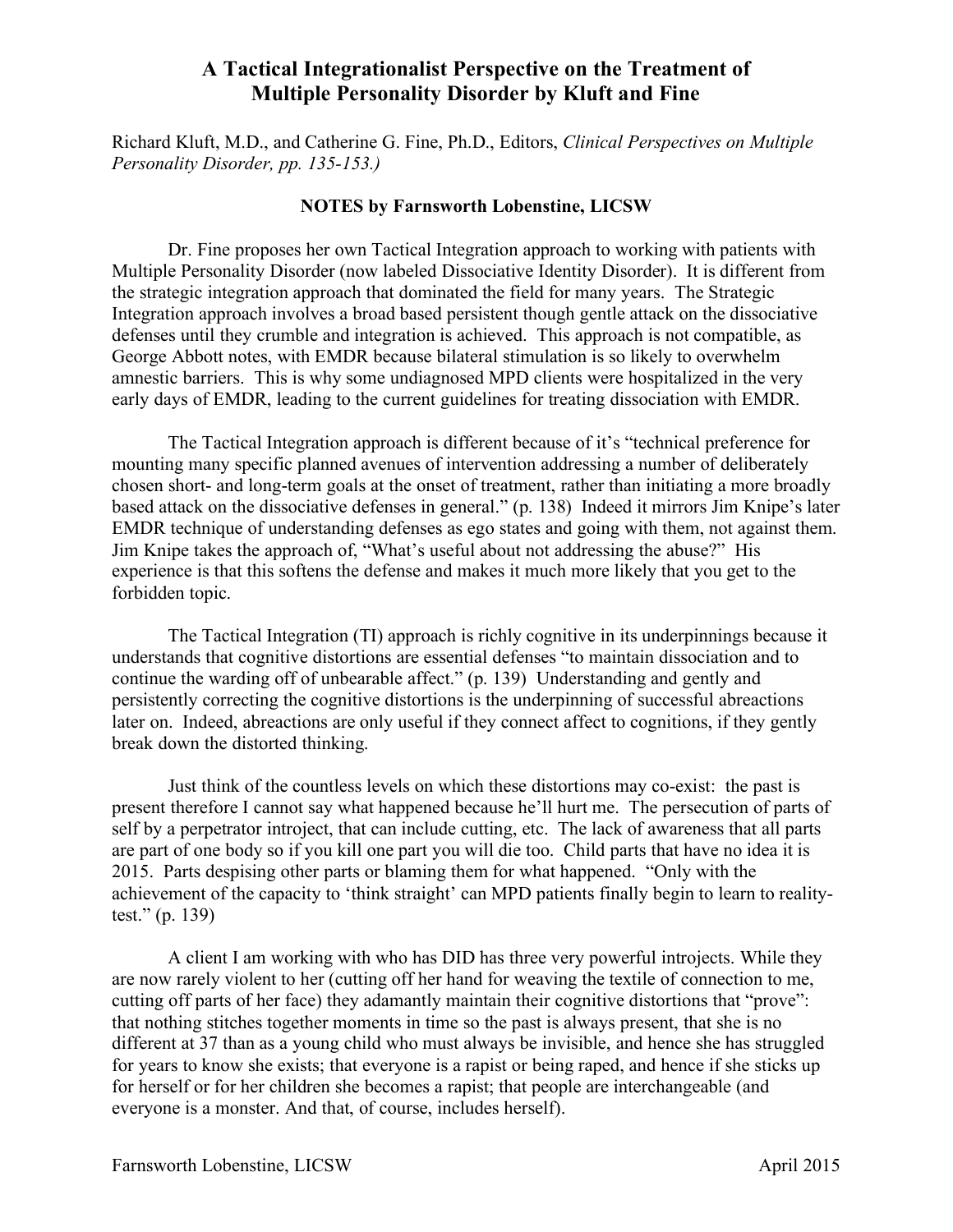"The tactical integrationalist will alternate the cognitive-affective interventions to create gentle dissonances within each personality that will, taken as a whole, lead to the MPD patient's eventual correct recontextualization of his or her experiences and perspectives." (p. 139) Think of how confusing life is for someone with DID – and how confusing their stories are for you. "Most personalities within an MPD patient exist within a contextual void." The 3 year old has no idea she grew up to be a mom of a 12 year old. She may not even know what happened to other split off parts similar in age. Since these cognitive distortions are so often ego syntonic, it is necessary to move slowly and plan fully.

#### **The Structure of Tactical Integration work**

There are two, often alternating, phases of TI work with DID. Initially it is essential to **Suppress Affect**. In Structural Dissociation language (*The Haunted Self)*, the EPs, Emotional Parts of the Personality, long to tell their stories to the ANP(s), the Apparently Normal Part(s) of the Personality, but their affect will overwhelm and destabilize the part of self that lives life. The second part of TI work is the **Dilution of Affect.** Different personalities will be at different stages and will be differently able to suppress or just dilute affect. The dilution of affect is where George Abbott has so successfully intervened with his DID and DDNOS clients.

The **Suppression of Affect Phase** understands that the "defensive vehicle of choice" is the personalities. (p. 141) The therapist wants to meet and understand the story of each of the personalities. This begins with mapping of the personalities. "The patient is then invited to have the respective personalities place their names on the paper 'in a meaningful way.'" (p. 141) This often leads to an understanding of clusters of personalities that will facilitate the healing and integration process. The TI approach strongly prefers to work with a cluster.

"As 'all parts of the mind' are invited to listen, the personalities are asked to tell their stories, to talk about themselves, and to describe what they know and remember without going into the details at this point. The MPD patients' autohypnotic abilities … make them nicely responsive to 'distancing' suggestions such as 'All that you need to do at this time is talk about what happened as if you were watching from a distance – way far away from you." (p. 142) As Fine notes on page 143, mapping the system and "uncovering the 'story lines'" serves multiple purposes.

The **Dilution of Affect Phase** "overlaps with the suppression of affect phase when the therapist asks the various personalities to describe their lives 'from a distance. Each personality needs to adjust to the sheer horror of its individual story line before it can possibly face the knowledge that other personalities' story lines are also part of its life experience." (p 143)

The Dilution of Affect Phase uses several key methods to achieve its impact:

- The distancing described above
- The decision to work with Like-Clusters of Personalities
- The use of fractionated abreactions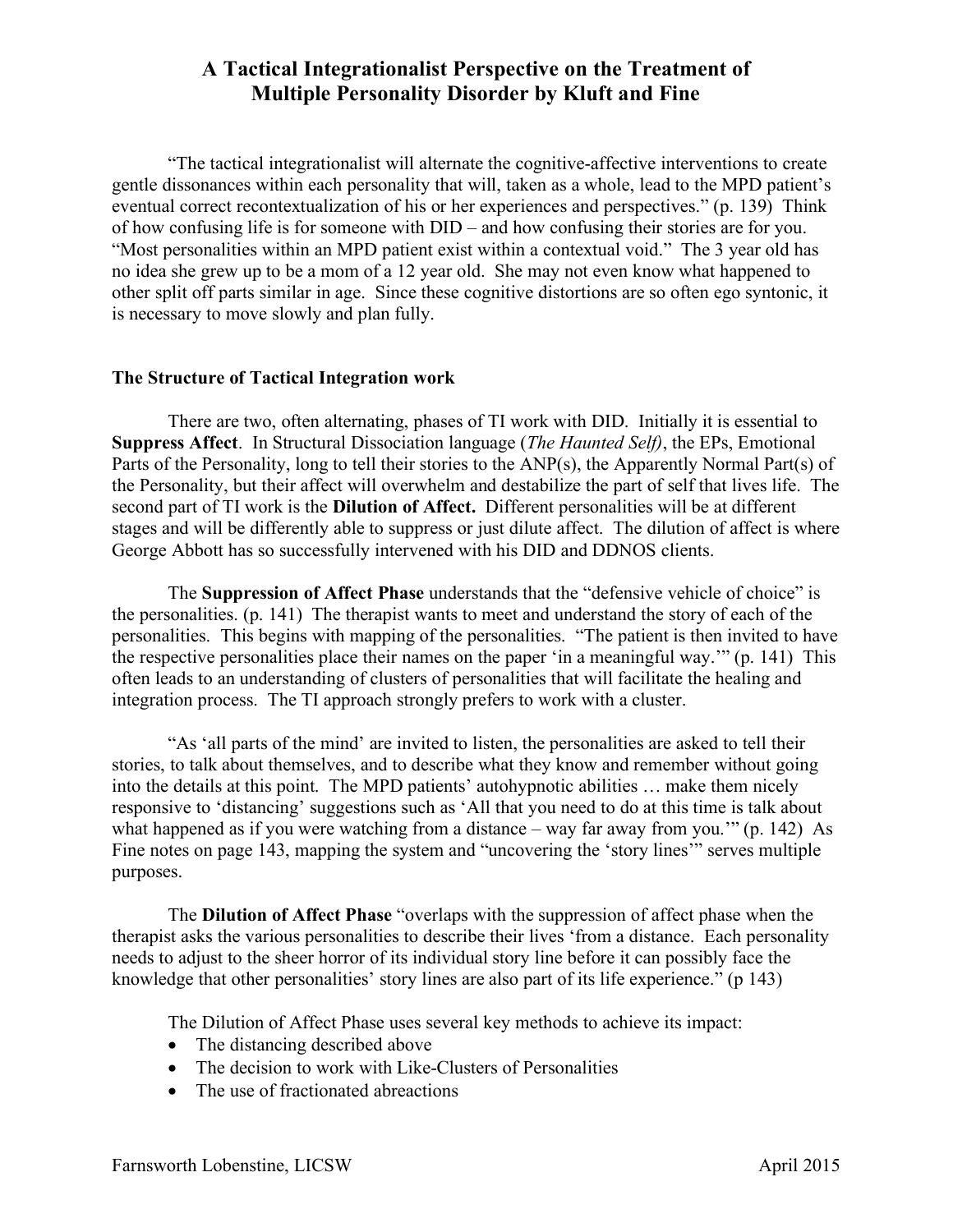• And collaborative abreactions through temporary blending of personalities and then permanent blending of personalities within clusters that choose to do so.

Working with clusters of personalities that share a common affect she says significantly facilitates the work. And in her composite case example, Fine worked (first) with a cluster of 8 and 9 year olds.

**Sidebar:** Choosing a cluster of 8 and 9 year olds may be similar to an aspect of EMDR, though Fine doesn't explain why she chose that age cluster. In EMDR, using Maureen Kitchur's Stategic Developmental Model, you work with elementary school experiences first and only work on pre-school (and often pre-verbal) memories second (or third). It's clearly easier because of the cognitive and verbal skills of the older child parts. And Sandra Paulsen always invites an older part to be an ally of a very young, possibly nonverbal, part when working with very young parts.

Fine also emphasizes the use of fractionated abreactions, breaking the processing of trauma down into small, often very small, tolerable pieces. This is something that has become a requirement of ego state therapy and of EMDR work with dissociation. Think of the many ways in which the structure of the Conference Room exists to facilitate the process of fractionating abreactions – the screen, the affect dial, the waiting room/play room, an observation room with sound that can be turned off, the library, to name a few. Think of two of the basic metaphors of all EMDR work – viewing the disturbing event as if it is a movie or you are on a train and it's happening to someone else and you're just watching.

The Tip of the Finger Strategy is a superb example from Structural Dissociation of a tiny, fractionated abreaction of a tiny bit of a vehement emotion held by one Emotional Part.

On page 144, Fine gives perhaps the best explanation of the purpose of abreactions I have ever read, though it is restricted to clients with MPD/DID.

"Abreactions are necessary in the treatment of the MPD patient. An abreaction helps personalities reconnect their perceptions of reality formed in the past to the present reality. The purpose of the abreaction is therefore to inform, educate, or reeducate, to release the repressed affect, and to complete content and reformulate cognitive schemata and beliefs as well as to release somatically encapsulated traumata (Comstock, 1986). Abreactions are necessary to reconnect the behavioral, affective, sensory, and cognitive dimensions of events (Braun 1988; Fine 1989b), to ward off further amnesia, and to achieve continuity of life experiences (Fine 1989b, 1992)."

"The fractionated abreaction enhances MPD patients' feelings of control and self-efficacy as they become increasingly able to pace the necessary therapeutic work by diluting the affect rather than becoming entangled in and chronically overwhelmed and depleted in powerful affective storms." (p. 145)

What a powerful metaphor "storms" is! What a powerful teaching process that the client eventually learns to use in daily life. And it immediately reminds me of one of my favorite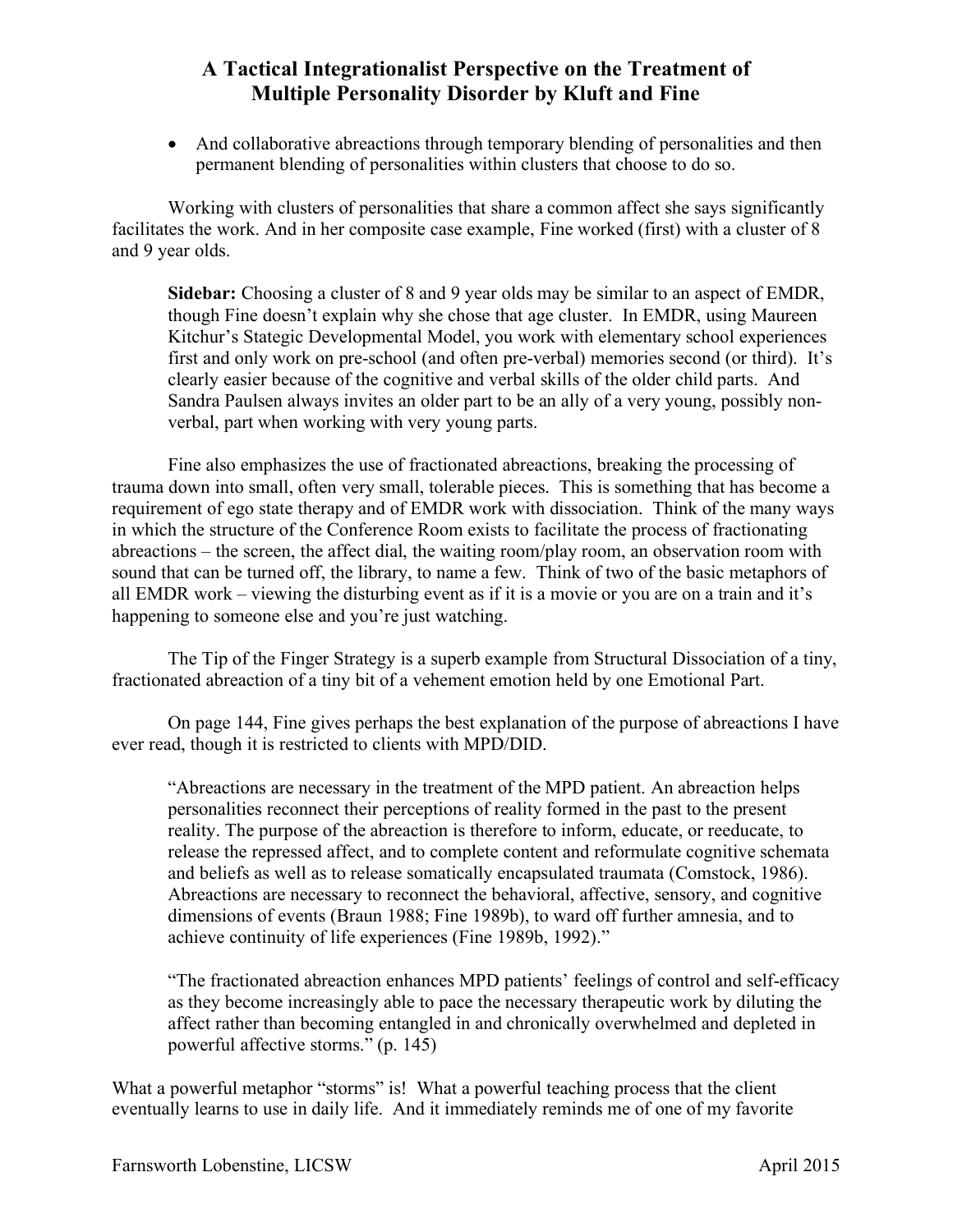aspects of EMDR – that it teaches clients that they are bigger than their trauma, by the structure, and use of bls and other strategies to maintain dual attention awareness.

### **George Abbott's innovative application of Tactical Integration to EMDR Gaining Informed Consent:**

This first part is standard Conference Room/Meeting Place work that you have all done.

The ANP/client is asked to set up/ go to the Meeting Place and invite all parts (or all parts related to a particular incident) to enter the room.

The client is asked to see if any parts want to say anything. (George talks through the client, something that Paulsen strongly advocates with dissociative clients as it reinforces that they are one person in one body.)

Then the client is asked to see if the planned work with go forward or be changed because another part wants to let go of pain that day.

#### **The work with a part:**

Some of the rest of this way of working will also be very familiar to you. And as those of you who have done parts/alter work with DDNOS/DID clients know, it is often essential for the client/ANP NOT to know the story so that they can continue to function in daily life. This is an essential part of George Abbott's application of Tactical Integration.

George explains to the EPs that the ANP wants to hear their stories but can't tolerate it yet because their "vehement emotion" (*The Haunted Self)* will overwhelm the ANP (and other parts). If they can let off some of their pain a little at a time, they will be able to tell their story to the ANP. This is, of course, very similar to Gonzalez and Mosquera's Tip of the Finger Strategy.

We are used to hearing one or more EPs telling their story and getting older parts or the ANP to provide support, etc. Here the focus is distinctly different. And in Meeting Place work, we are always tucking in parts who would be better off not hearing a story. Here it is essential that the ANP "go away" as well. So you ask those parts to distance themselves using their wellestablished dissociative abilities. Decide with the EPs who will let go of some of their pain first.

Explain to the EP that will do the work today that s/he is to notice as the pain comes up as you provide BLS. S/he is instructed to just notice as the pain comes up and is released. No other action is taken. **Tell her/him that whatever pain is released will never be felt again.** This can be viewed as a different use of the drippy faucet, where an abreaction is fractionated by letting only tiny bits at a time come up and "drip out of the faucet."

You can supportively talk the EP through the letting go process, just as we often do during an abreaction.